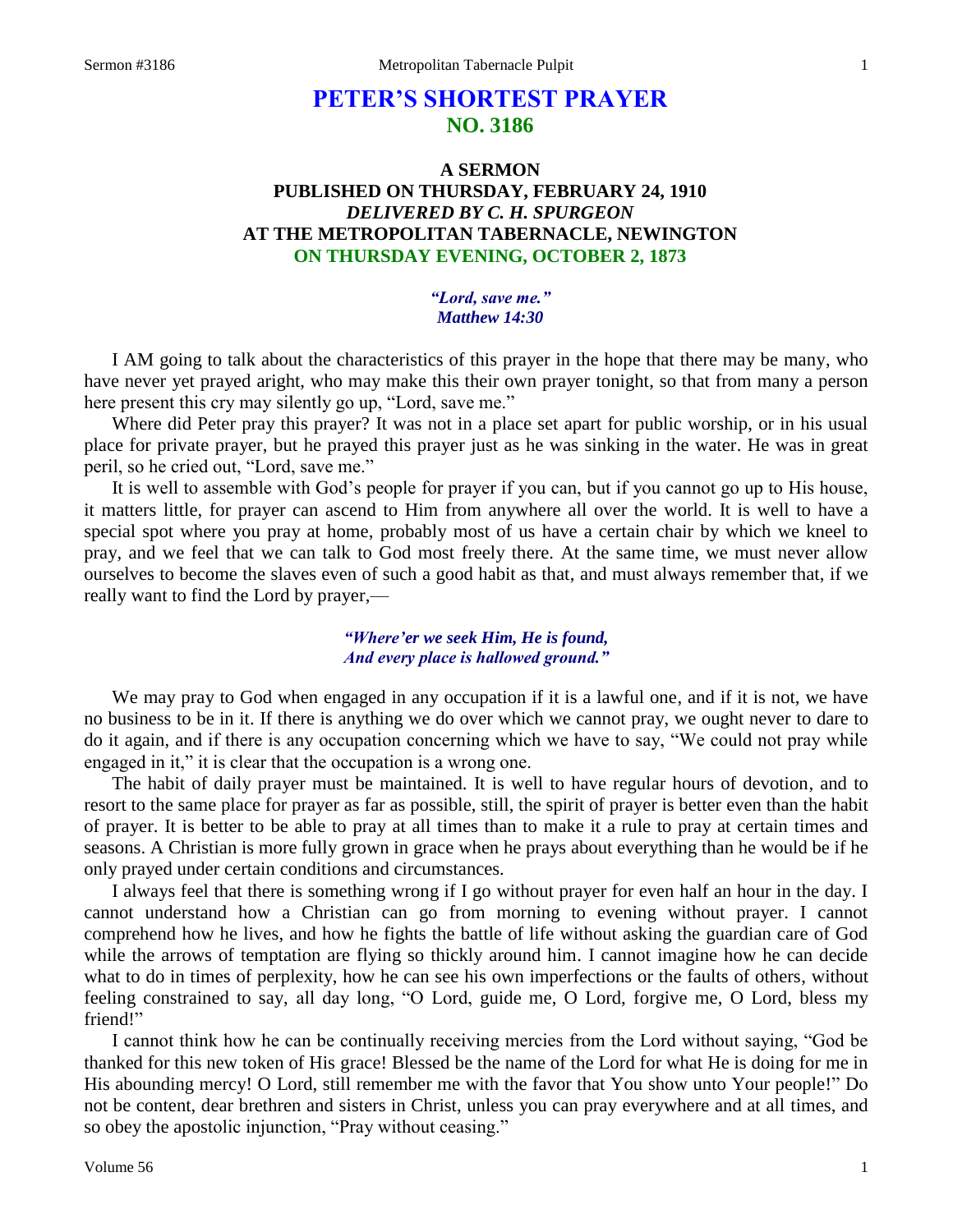I have already reminded you, dear friends, that Peter prayed his prayer when he was in circumstances of imminent danger, "Beginning to sink, he cried, saying, Lord, save me." "But," asks someone, "ought he not to have prayed before?" Of course he ought, but if he had not done so, it was not too late. Do not say concerning any trouble, "Now I am so deeply in it, I cannot go to God about it." Why not? "Is anything too hard for the Lord?"

It would have been well if the disciples had prayed before the first rough breath of the tempest began to toss their little barque, yet it was not too late to pray when the vessel seemed as if it must go down. As long as you have a heart to pray, God has an ear to hear. Look at Peter, he is "beginning to sink." The water is up to his knees, it is up to his waist, it is up to his neck, but it is not yet too late for him to cry, "Lord, save me," and he has no sooner said it than the hand of Jesus is stretched out to catch him, and to guide him to the ship.

So, Christian, cry to God though the devil tells you it is no use to cry, cry to God even if you are beneath the tempter's foot. Say to Satan, "Rejoice not against me, O mine enemy: when I fall, I shall arise," but do not forget to cry to the Lord. Cry to God for your children even when they are most ungodly, when their ungodliness almost breaks your heart. Cry to God on behalf of those whom you are teaching in the Sunday school, even when you seem to think that their characters are developing in the worst possible form, still pray for them. Never mind though the thing you ask for them should appear to be an impossibility, for God "is able to do exceeding abundantly above all that we ask or think."

I would also say to any unconverted person who is here under conviction of sin—Dear friend, if you are beginning to sink, yet still pray. If your sins stare you in the face, and threaten to drive you to despair, yet still draw near to God in prayer. Though it seems as if hell had opened its mouth to swallow you up, yet still cry unto God. "While there's life, there's hope."

#### *"While the lamp holds out to burn, The vilest sinner may return,"—*

and the vilest sinner who returns shall find that God is both able and willing to save him. Never believe that lie of Satan that prayer will not prevail with God. Only go as the publican did, smiting upon your breast and crying, "God be merciful to me a sinner," and rest assured that God is waiting to be gracious unto you.

I cannot help feeling that Peter's short, simple prayer was uttered in a most natural tone of voice, "Lord, save me." Let us always pray in just such a way as the Spirit of God dictates to us, and as the deep sorrow and humiliation of our heart naturally suggest to us. Many men who pray in public get into the habit of using certain tones in prayer that are anything but natural, and I am afraid that some even in private fail to pray naturally. Any language that is not natural is bad, the best tone is that which a man uses when he is speaking earnestly, and means what he says, and that is the right way to pray. Speak as if you meant it, do not whine it, or cant it, or intone it, but pour it out of your soul in the most simple, natural fashion that you can.

Peter was in too great peril to put any fine language into his prayer, he was too conscious of his danger to consider how he might put his words together, but he just expressed the strong desire of his soul in the simplest manner possible, "Lord, save me," and that prayer was heard, and Peter was saved from drowning, just as a sinner will be saved from hell if he can pray after the selfsame fashion.

**I.** Now, coming to Peter's prayer itself, and suggesting that it is a suitable prayer for all who are able to pray at all, my first observation upon it is that IT WAS A VERY BRIEF PRAYER.

There were only three words in it, "Lord, save me." I believe that the excellence of prayer often consists in its brevity. You must have noticed the extreme brevity of most of the prayers that are preserved in Scripture. One of the longest is the prayer of our Savior recorded by John, which would, I suppose, have occupied about five minutes, and there is the prayer of Solomon at the dedication of the temple, which may have taken six minutes. Almost all the other prayers in the Bible are very short ones,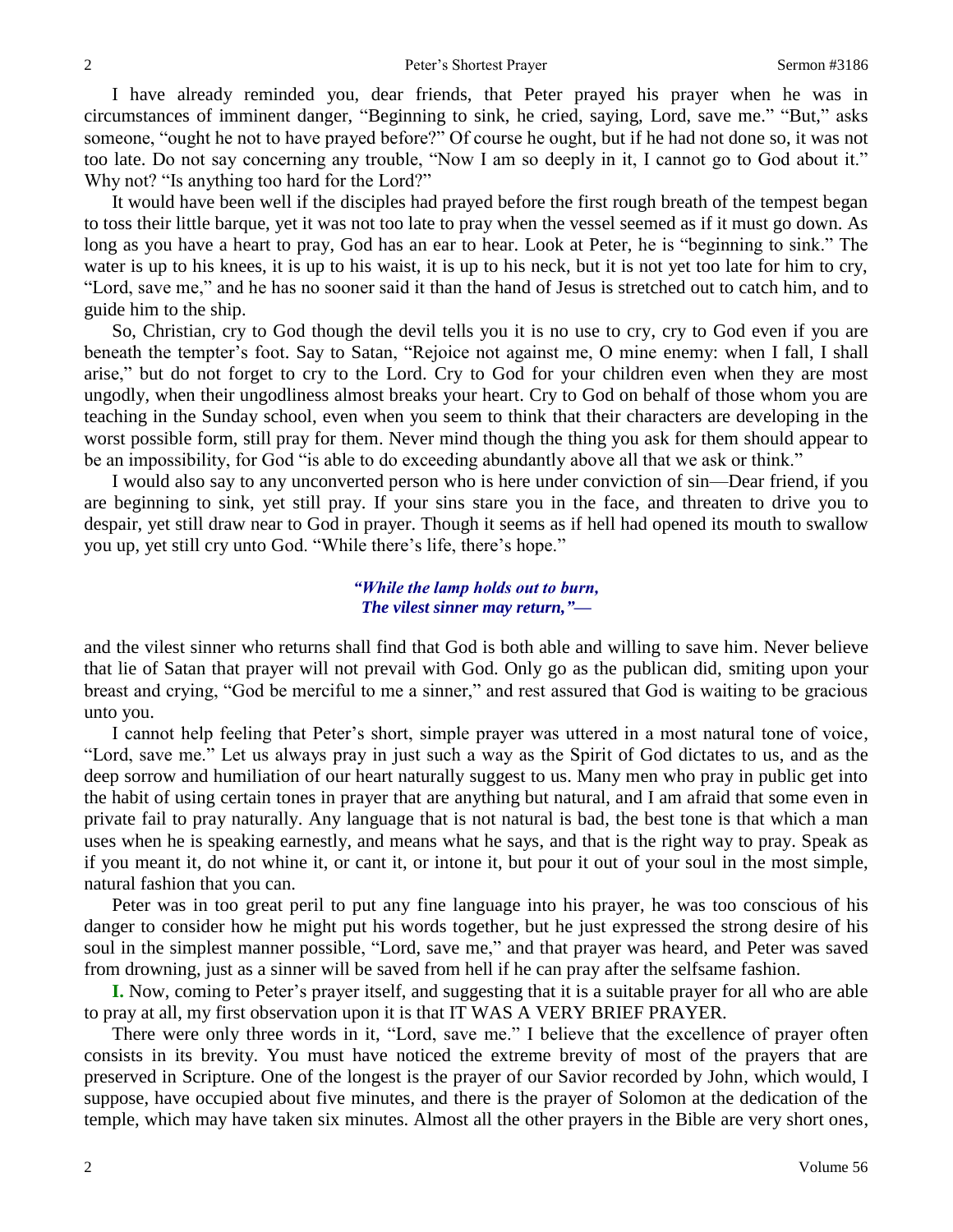and probably, in our public services, we pray far longer than all of them put together. This may, perhaps, be excused when there are many petitions to be presented by one person on behalf of a large congregation, but at our prayer meetings, where there are many to speak, I am certain that the longer the prayer is, the worse it is.

Of course, there are exceptions to this rule. The Spirit of God sometimes inspires a man in such a way that if he would keep on praying all night, we would be glad to join with him in that holy exercise, but as a general rule, the Spirit of God does no such thing. There are some who pray longest when they have the least to say, and only go on repeating certain pious phrases which become almost meaningless by monotonous reiteration.

Remember, dear friends, when you are praying, whether in public or in private, that you have not to teach the Lord a system of theology, He knows far more about that than you do. You have no need to explain to the Lord all the experience that a Christian ought to have, for He knows that far better than you do. And there is no necessity for you always to go round all the various agencies, and institutions, and mission stations. Tell the Lord what is in your heart in as few words as possible, and so leave time and opportunity for others to do the same.

I wonder if anyone here ever says, "I have no time for prayer." Dear friend, dare you leave your house in the morning without bowing the knee before God? Can you venture to close your eyes at night, and wear the image of death, without first commending yourself to the keeping of God during the hours of unconsciousness in sleep? I do not understand how you can live such a careless life as that.

But surely, you did not really mean that you had not time to offer such a prayer as Peter's, "Lord, save me." How much time does that take, or this, "God be merciful to me a sinner." If you realized your true condition in God's sight, you would find time for prayer somehow or other, for you would feel that you must pray.

It never occurred to Peter, as he was beginning to sink, that he had no time for prayer. He felt that he must pray, his sense of danger forced him to cry to Christ, "Lord, save me." And if you feel as you should feel, your sense of need will drive you to prayer, and you will never again say, "I have no time for prayer." It is not a matter of time so much as a matter of heart, if you have the heart to pray, you will find the time.

I would urge you to cultivate the habit of praying briefly all day. I have told you before of the Puritan who, in a debate, was observed to be making notes, and when they were afterwards examined, it was found that there was nothing on the paper except these words, "More light, Lord! More light, Lord! More light, Lord!" He wanted light upon the subject under discussion, and therefore, he asked the Lord for it, and that is the way to pray.

During the day, you can pray, "Give me more grace, God. Subdue my temper, Lord. Tell me, O my God, what to do in this case! Lord, direct me. Lord, save me." Pray thus, and you will be imitating the good example of brevity in prayer which our text sets before you.

**II.** Notice, next, that brief as Peter's prayer was, IT WAS WONDERFULLY COMPREHENSIVE, AND ADAPTED FOR USE ON MANY DIFFERENT OCCASIONS, "Lord, save me."

It covered all the needs of Peter at that time, and he might have continued to use it as long as he lived. When his Master told him that Satan desired to have him that he might sift him as wheat, he might well have prayed, "Lord, save me." When he had denied his Master, and had gone out and wept bitterly, it would have been well for him to pray, "Lord, save me." When he was afterwards journeying to and fro preaching the Gospel, he could still pray, "Lord, save me," and when, at last, he was led out to be crucified for Christ's sake, he could hardly find a better prayer than this with which to close his life, "Lord, save me."

Now, as Peter found this prayer so suitable for him, I commend it to each one of you. Have you been growing rich lately? Then, you will be tempted to become proud and worldly, so pray, "Lord, save me from the evils that so often go with riches, You are giving me this wealth, help me to be a good steward of it, and not to make an idol of it." Or are you getting poor? Is your business proving a failure? Are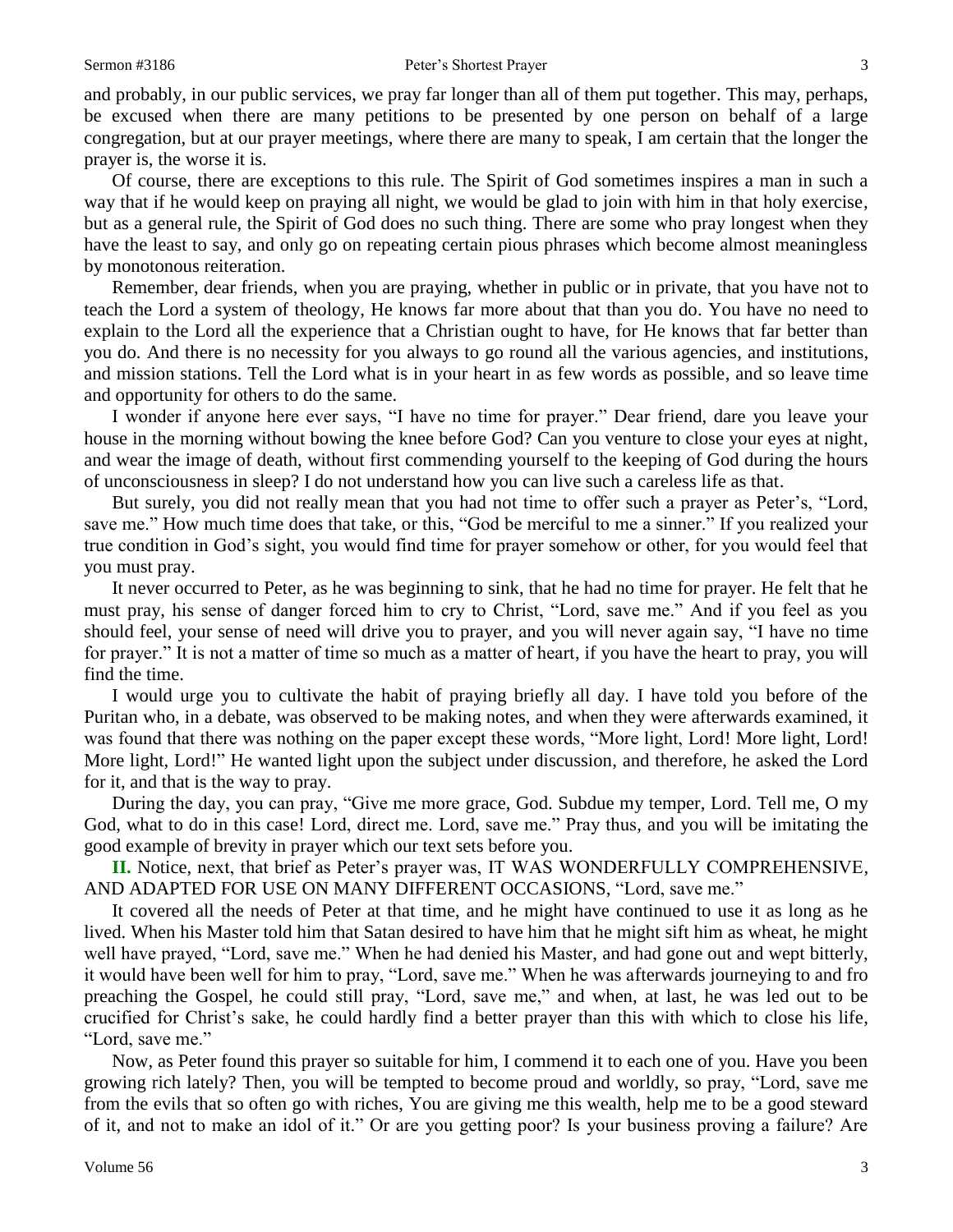your little savings almost gone? Well, there are perils connected with poverty, so pray, "Lord, save me from becoming envious or discontented, let me be willing to be poor rather than do anything wrong in order to get money."

Do you, dear friend, feel that you are not living as near to God as you once did? Is the chilling influence of the world telling upon you? Then pray, "Lord, save me." Have you fallen into some sin which you fear may bring disgrace upon your profession? Well then, ere that sin grows greater, cry, "Lord, save me." Have you come to a place where your feet have well-nigh slipped? The precipice is just before you, and you feel that if some mightier power than your own does not interpose, you will fall, to your serious hurt, if not to your destruction. Then at once breathe the prayer, "Lord, save me."

I can commend this prayer to you when you are upon the stormy sea, but it will be equally suitable to you upon the dry land, "Lord, save me." I can commend it as suitable to you when you are near the gates of death, but it is just as much adapted to you when you are in vigorous health, "Lord, save me." And if you can add to the prayer, "And Lord, save my children, and my kinsfolk, and my neighbors," it will be even better. Still, for yourself personally, it is an admirable prayer to carry about with you wherever you go, "Lord, save me."

**III.** Peter's prayer had a third excellence, IT WAS VERY DIRECT.

It would not have done for Peter just then to have used the many titles which rightly belong to Christ, or to have been asking for a thousand things, but he went straight to the point of his immediate need and cried, "Lord, save me."

When one of our dear friends, who has lately gone to heaven, was very ill, one of his sons prayed with him. He began in a very proper way, "Almighty Father, Maker of heaven and earth, our Creator," but the sick man stopped him, and said, "My dear boy, I am a poor sinner, and I want God's mercy, say, 'Lord, save him.'" He wanted his son to get to the point, and I can sympathize with him, for often, when some of our dear brethren have been praying here, and have been beating about the bush, I have wished that they would come to the point, and ask for what they really needed. They have kept on walking round the house, instead of knocking at the door, and seeking to enter. Peter's prayer shows us how to go direct to the very heart of the matter, "Lord, save me."

Many persons fail to receive answers to their prayers because they will not go straight to God, and confess the sins that they have committed. There was a member of a Christian church who had, on one occasion, fallen very shamefully through drink. He was very penitent, and he asked his pastor to pray for him, but he would not say what his sin had been. The pastor prayed, and then told the brother himself to pray.

The poor man said, "Lord, you know that I have erred, and done wrong," and so on, making a sort of general confession, but that brought him no peace of mind. He felt that he could not go away like that, so he knelt down again, and said, "Lord, you know that I was drunk, it was a shameful sin that I committed, but I am truly grieved for it, O Lord, forgive me, for Jesus' sake!" And ere his prayer was finished, he had found peace because he had plainly confessed his sin to God, and had not sought to hide it any longer.

You remember that David could get no peace until he came to the point and prayed, "Deliver me from bloodguiltiness, O God, thou God of my salvation." Before that, he had tried to smother his great sin, but there was no rest for his conscience until he had made a full confession of his guilt, and after that he could say, "The sacrifices of God are a broken spirit: a broken and a contrite heart, O God, thou wilt not despise."

Let our prayers, whether for ourselves or others, and especially our confessions of sin, go straight to the point, and not go beating about the bush. If any of you have been using forms of prayer, which have not obtained for you any answers to your supplications, put them all on one side, and just go and tell the Lord plainly what you want. Your prayer will then probably be something like this, "O God, I am a lost sinner! I have been careless about divine things, I have listened to the Gospel, but I have not obeyed it.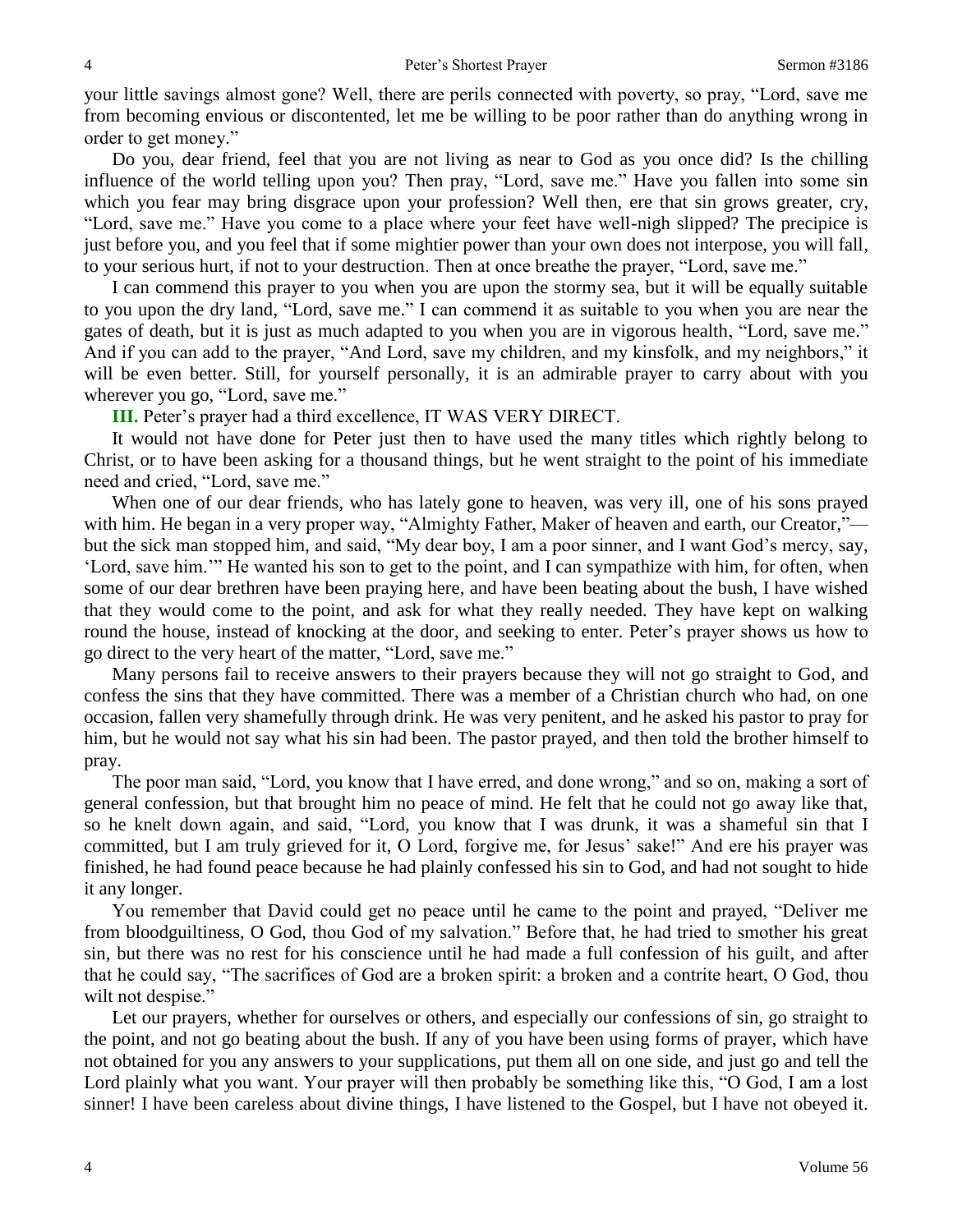Lord, forgive me, save me, make me Your child, and let me and my household too be Yours forever." That is the way to pray so that God will hear and answer you.

**IV.** Another characteristic of Peter's prayer was that IT WAS A VERY SOUND-DOCTRINE PRAYER, "Lord, save me."

Peter does not appear to have had any idea of saving himself from drowning, he does not seem to have thought that there was sufficient natural buoyancy about him to keep him afloat, or that he could swim to the ship, but "beginning to sink, he cried, Lord, save me."

One of the hardest tasks in the world is to get a man to give up all confidence in himself, and from his heart to pray, "Lord, save me." Instead of doing that, he says, "O Lord, I do not feel as I ought, I want to feel my need more, I want to feel more joy, I want to feel more holiness." You see, he is putting feelings in place of faith, he is, as it were, laying down a track along which he wants God to walk instead of walking in the way which God has marked out for all who desire to be saved.

Another man is seeking to reform himself, and so to make himself fit for heaven, and he prays in harmony with that idea, and of course gets no answer. I like to hear such a prayer as this, "O Lord, I cannot save myself, and I do not ask You to save me in any way that I prescribe, Lord, save me anyhow, only do save me! I am satisfied to be saved by the precious blood of Jesus. I am satisfied to be saved by the regenerating work of the Holy Spirit. I know I must be born again if I am ever to enter heaven, quicken me, O You ever-blessed Spirit! I know I must give up my sins. Lord, I do not want to keep them, save me from them by Your grace, I humbly entreat You. I know that only You can do this work, I cannot lift even a finger to help You in it, so save me, Lord, for Your great mercy's sake."

This is sound doctrinal truth—salvation all of grace, not of man, nor by men, "not of blood, nor of the will of the flesh, nor of the will of man, but of God," salvation according to the eternal purpose of God, by the effectual working of the Holy Spirit, through the substitutionary sacrifice of Jesus Christ. When a sinner its willing to accept salvation on God's terms, then the prayer shall ascend acceptably to the Most High. "Lord, save me."

**V.** Notice also that PETER'S PRAYER WAS A VERY PERSONAL ONE, "Lord, save *me."*

Peter did not think of anybody else just then, and when a soul is under concern about its eternal interests, it had better at first confine its thoughts to itself, and pray, "Lord, save *me."* Yes, and in the Christian's after-life, there will come times when he had better, for a while, forget all others, and simply pray, "Lord, save *me."*

Here we are, a great congregation, gathered together from very various motives, and perhaps some here, who are not yet personally interested in Christ, are vaguely hoping that God will bless somebody in this assembly, but if the Holy Spirit shall begin to work upon some individual heart and conscience, the convicted one will begin to pray, "Lord, save *me*. I hear of many others being brought to Jesus, but Lord, save *me*. My dear sister has been converted, and has made a profession of her faith, but Lord, save *me*. I had a godly mother, who has gone home to glory, and my dear father is walking in Your fear, let not their son be a castaway, Lord, save *me."*

I entreat everyone here to pray this personal prayer, and I beg you who do love the Lord to join me in pleading with Him that it may be so. I see some little girls over there, will not each one of you, my dear children, pray this prayer? I pray the Holy Spirit to move you to cry, "Lord, save little Annie," or "Lord, save little Mary," and may you boys be equally moved to pray, "Lord, save Tom," or "Lord, save Harry." Pray for yourself in just that simple way, and who knows what blessing may come to you? Then you mothers will surely not let your children pray for themselves, while you remain prayerless, will not each one of you cry, "Lord, save me"? And you working men, whom I am so glad to see at a week night service, do not go away without presenting your own personal petitions.

The apostle Peter had to pray for himself, the most eminent servants of God had to pray for themselves, and you must pray for yourselves. If all the saints of God were to pray for you, with one united voice, as long as you live, you would not be saved unless you also cried to God for yourself. Religion is a personal matter, there is no such thing as religion by proxy. You must repent for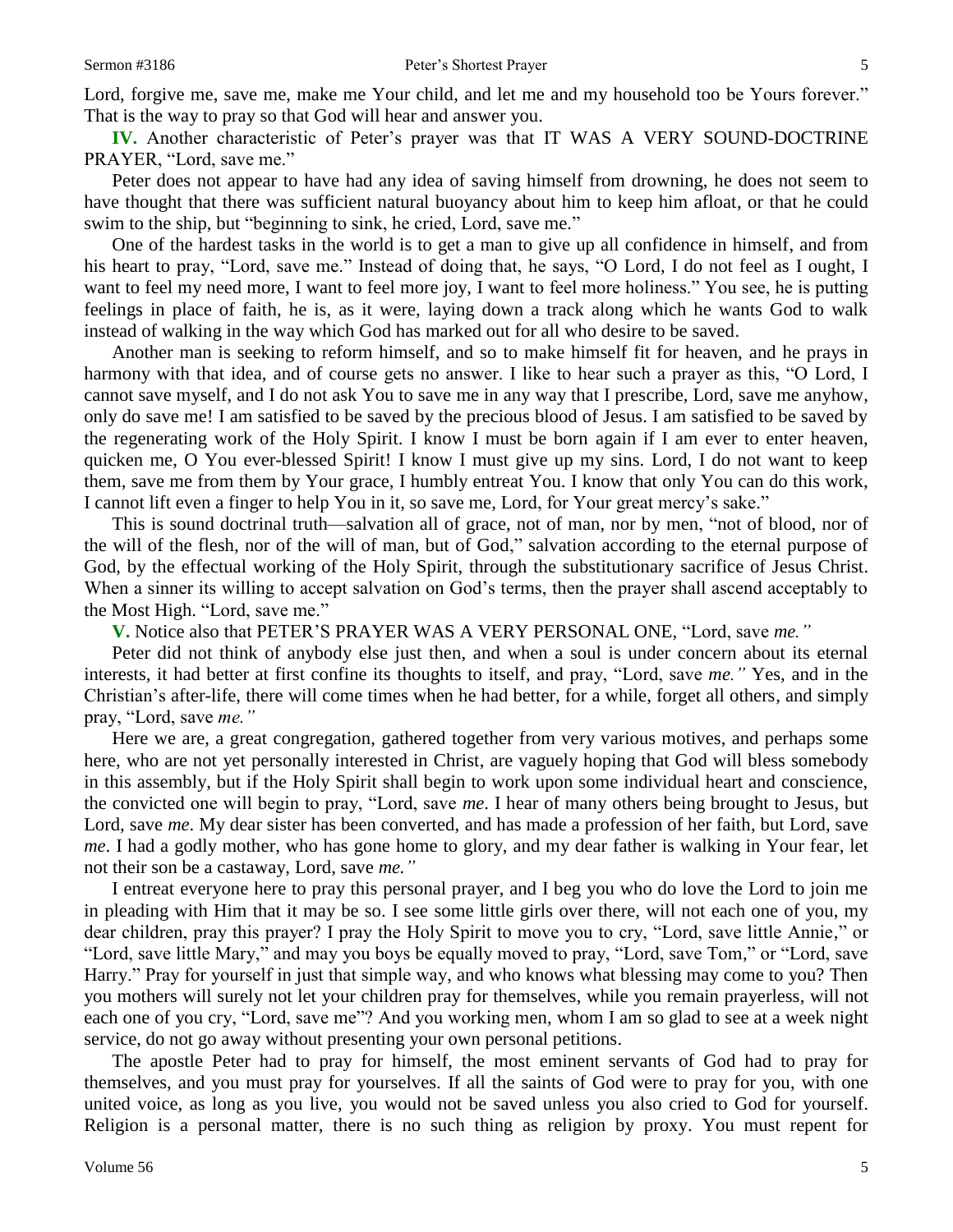yourselves, and pray for yourselves, and believe for yourselves if you would be saved. May God grant that you may do so!

**VI.** I want you to notice, next, that PETER'S PRAYER WAS A VERY URGENT ONE, "Lord, save me."

He did not say, "Lord, save me tomorrow," or "Lord, save me in an hour's time." He was "beginning to sink," the hungry waves had opened their mouths to swallow him, and he would soon be gone. He had only time to cry, "Lord, save me," but he no doubt meant, "Lord, save me now, for I am in danger of being drowned. Lord, save me now, for if You should delay, I shall sink to the bottom of the sea." "And immediately Jesus stretched forth his hand and caught him," and so saved him.

There are many people who would like Jesus to save them, but when? Ah! that is the point which they have not settled yet. A young man says, "I should like Christ to save me when I grow older, when I have seen a little more of life." You mean when you have seen a great deal more of death, for that is all you will see in the world, there is no real life except that which is in Christ Jesus. Many a man in middle life has said, "I mean to be a Christian before I die, but not just yet." He has been too busy to seek the Lord, but death has come to him without any warning, and busy or not, he has had to die quite unprepared.

There is hope for a sinner when he prays, "Lord, my case is urgent, save me now. Sin, like a viper, has fastened itself upon me, Lord, save me now from its deadly venom. I am guilty now, and condemned already because I have not believed in Jesus, Lord, save me now, save me from condemnation, save me from the damning sin of unbelief. Lord, for aught I know, I am now upon the brink of death, and I am in danger of hell as well as of death as long as I am unforgiven. Therefore, be pleased to let the wheels of Your chariot of mercy hasten, and save me even now, O Lord!"

I have known some, who have been so deeply under the influence of the Holy Spirit, that they have knelt down by their bedsides and said, "We will never give sleep to our eyes, or slumber to our eyelids, till we have found the Savior," and ere long they have found Him. They have said, "We will wrestle in prayer until our burden of sin is gone," and when they have reached that determination, it has not been long before they have obtained the blessing they desire.

When nothing else succeeds, importunity will surely prevail. When you will not take a denial from God, He will not give you a denial, but as long as you are content to be unsaved, you will be unsaved. When you cry with all the urgency of which you are capable, "I must have Jesus or die, I am hungering, thirsting, pining, panting after Him, as the hart panteth after the water brooks," it shall not be long before you clasp that priceless treasure to your heart, and say, "Jesus is my Savior, I have believed in Him."

**VII.** Now, lastly, I must remind you that PETER'S PRAYER WAS AN EFFECTUAL ONE, "Lord, save me," and Jesus did save him.

There may be comfort to some here present, in the thought that although this was the prayer of a man in trouble, and a man in whom there was a mixture of unbelief and faith, yet it succeeded. Imperfections and infirmities shall not prevent prayer from speeding if it is but sincere and earnest. Jesus said to Peter, "O thou of little faith, wherefore didst thou doubt?" which shows that he did doubt although there was some faith in him, for he believed that Christ could save him from a watery grave. Many of us also are strange mixtures, even as Peter was. Repentance and hardness of heart can each occupy a part of our being, and faith may be in our heart together with a measure of unbelief, even as it was with the man who said to Jesus, "Lord, I believe; help thou mine unbelief."

Do any of you feel that you want to pray, and yet cannot pray? You would believe in Jesus, but there is another law in your members which keeps you back. You would pray an effectual prayer, like that of Elijah, never staggering at the promise through unbelief, but somehow or other, you cannot tell why, you cannot attain to that prayer. Yet you will not give up praying, you feel that you cannot do that. You linger still at the mercy seat even when you cannot prevail with God in prayer.

Ah, dear soul! it is a mercy that God does not judge your prayer by what it is in itself, He judges it from another point of view altogether. Jesus takes it, mends it, adds to it the merit of His own precious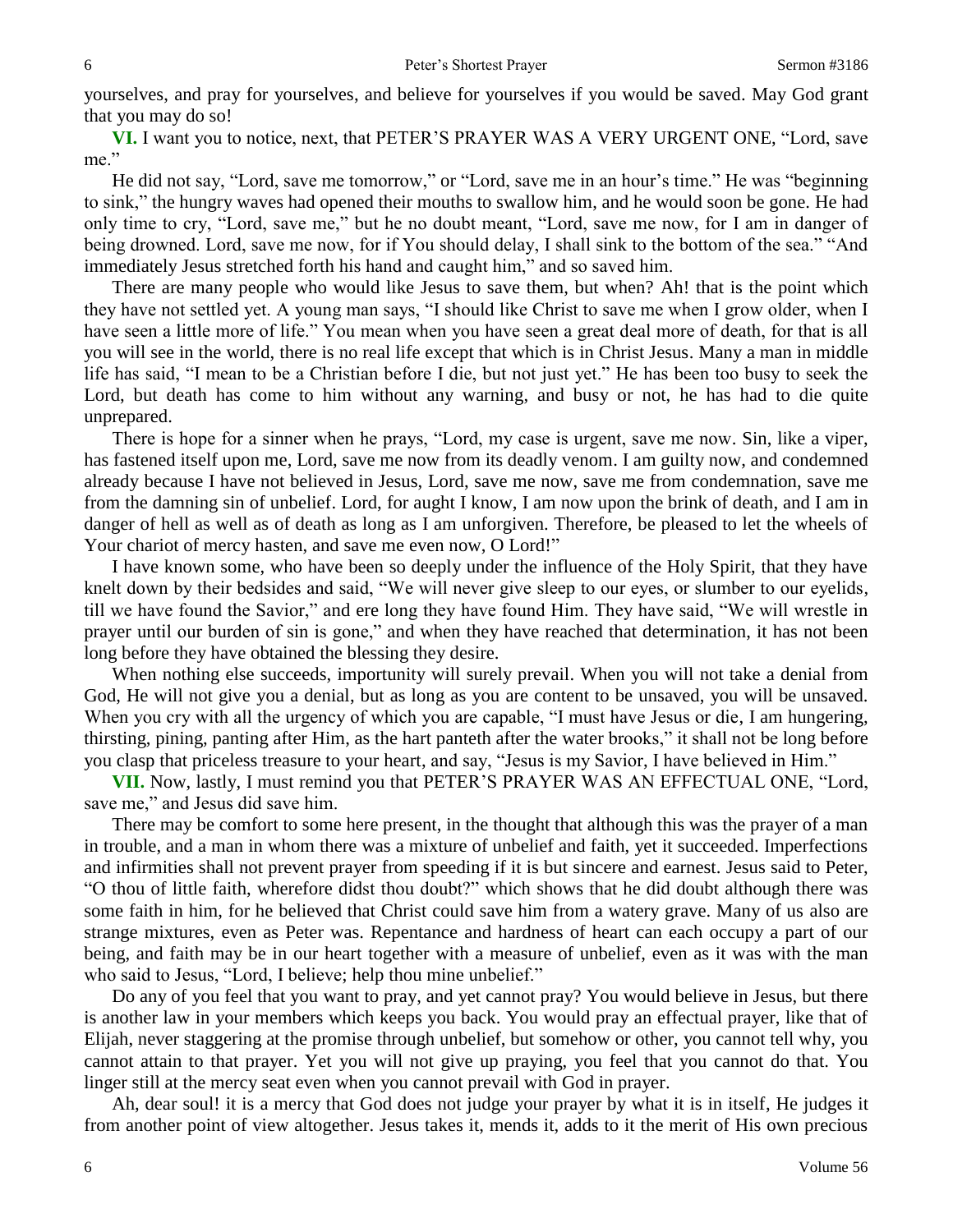blood, and then when He presents it to His Father, it is so changed that you would scarcely recognize it as your petition. You would say, "I can hardly believe that is my prayer, Christ has so greatly altered and improved it."

It has happened to you as it sometimes happens to poor people who are in trouble, as it did happen to one whom I knew some time ago. A good woman wanted me to send in a petition to a certain government office, concerning her husband, who was dead, and for whose sake she wanted to get some help. She drew up the petition and brought it to me. About one word in ten was spelt correctly, and the whole composition was unfit to send. She wanted me to add my name to it, and post it for her. I did so, but I first re-wrote the whole petition, keeping the subject matter as she put it, but altering the form and wording of it.

That is what our good Lord and Master does for us only in an infinitely higher sense, He re-writes our petition, sets His own sign manual to it, and when His Father sees that, He grants the request at once. One drop of Christ's blood upon a prayer must make it prosper.

Go home, therefore, you who are troubled with doubts and fears, you who are vexed by Satan, you who are saddened by the recollection of your own past sins, notwithstanding all this, go to God, and say, "Father, I have sinned against heaven, and before You," and ask for His forgiveness, and His forgiveness you shall receive. Keep on praying in such a fashion as this, "Lord, save me, for Jesus' sake. Jesus, You are the Savior of sinners. Save me, I beseech You. You are mighty to save. Lord, save me. You are in heaven pleading for transgressors, Lord, plead for me." Do not wait till you get home, but pray just where you are sitting, "Lord save me." May God give grace to everyone here to pray that prayer from the heart, for Jesus Christ's sake! Amen.

### **EXPOSITION BY C. H. SPURGEON**

## *MATTHEW 6:5-34*

**Verse 5.** *And when thou prayest, thou shall not be as the hypocrites are: for they love to pray standing in the synagogues and in the corners of the streets, that they may be seen of men.*

We ought to pray in the synagogue, and we may pray at the corners of the streets, but the wrong is to do it to "be seen of men," that is, to be looking for some present reward in the praises that fall from human lips.

**5-7.** *Verily I say unto you, They have their reward. But thou, when thou prayest, enter into thy closet, and when thou hast shut thy door, pray to thy Father which is in secret; and thy Father which sees in secret shall reward thee openly. But when ye pray, use not vain repetitions, as the heathen do: for they think that they shall be heard for their much speaking.*

They seem to attribute a sort of power to a certain form of words, as if it were a charm, and they repeat it over and over again. Not only do the poor Muslims and heathen "use vain repetitions," but the members of the Romish and other churches that I might name do the same thing, words to which they attach but very slight meaning, and into which they put little or no heart are repeated by them again and again, as if there could be some virtue in the words themselves. Let it not be so with you beloved. Pray as long as you like in secret, but do not pray long with the idea that God will hear you simply because you are a long while at your devotions.

**8.** *Be not ye therefore like them: for your Father knoweth what things ye have need of, before ye ask him.*

He does not need to be informed, nor even to be persuaded. Mere words are of no value in His ears. If you must needs use many words, ask men to lend you their ears, for they may have little else to do with them, but God cares not for words alone, it is the thought, the desire of the heart to which He ever has regard.

**9.** *After this manner therefore pray ye:*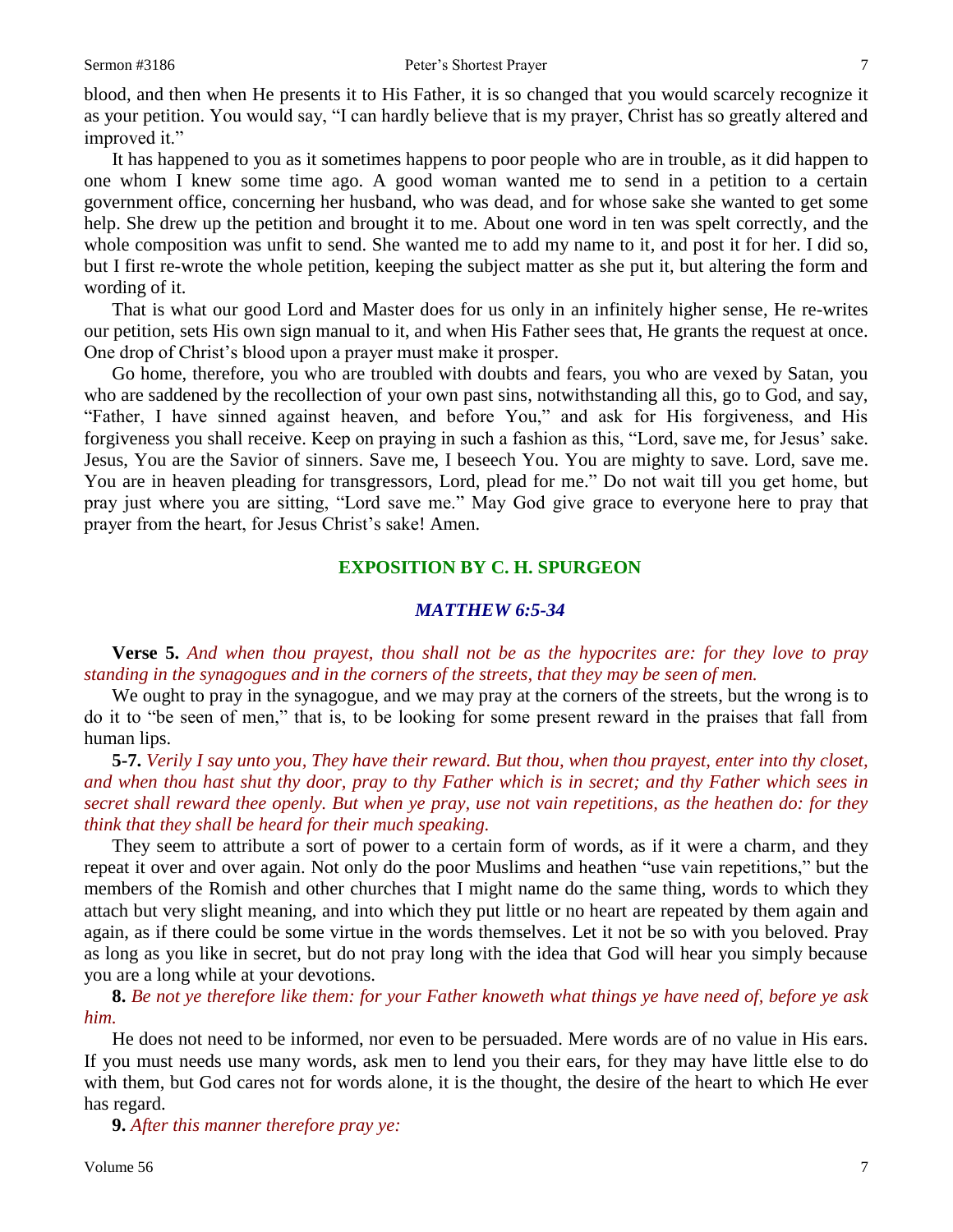Here is a model prayer for you to copy as far as it is suited to your case—

**9-13.** *Our Father which art in heaven* [See sermon #213, The Fatherhood of God], *Hallowed be thy name. Thy kingdom come. Thy will be done in earth, as it is in heaven* [See sermon #1778, A Heavenly Pattern for Our Earthly Life]. *Give us this day our daily bread. And forgive us our debts, as we forgive our debtors. And lead us not into temptation* [See sermon #1402, "Lead Us Not into Temptation"], *but deliver us from evil: for thine is the kingdom, and the power, and the glory, for ever. Amen.*

And then, as if there was one part of the prayer that would be sure to arrest the attention of His hearers, namely, that concerning forgiving our debtors, the Savior makes the following remarks—

**14-15.** *For if ye forgive men their trespasses, your heavenly Father will also forgive you: but if ye forgive not men their trespasses, neither will your Father forgive your trespasses.*

Therefore, in order to succeed in prayer, we must have a heart purged from a spirit of revenge and from all unkindness, we must ourselves be loving and forgiving, or we cannot expect that God will hear our supplications when we come to crave His forgiveness.

**16.** *Moreover when ye fast, be not, as the hypocrites, of a sad countenance: for they disfigure their faces, that they may appear unto men to fast.*

They seemed to say to everyone who looked at them, "We have been so engrossed with our devotions that we have not found time even to wash our faces." But the Savior says to His followers, "Do not imitate those hypocrites, do not make public your private religious exercises, perform them unto God, and not unto men. As for those hypocrites,"—

**16.** *Verily I say unto you, They have their reward.*

And a poor reward it is.

**17-18.** *But thou, when thou fastest, anoint thine head and wash thy face; that thou appear not unto men to fast, but unto thy Father which is in secret: and thy Father, which seeth in secret, shall reward thee openly.*

May God give us that modest, unselfish spirit which lives unto Him, and does not want to walk in the sham light of men's esteem! What matters it, after all, what men think of us? The hypocrite proudly boasts if he wins a little praise from his fellows, but what is it except so much wind? If all men should speak well of us, all that we should gain would be this, "Woe unto you, when all men shall speak well of you! for so did their fathers to the false prophets."

**19-20.** *Lay not up for yourselves treasures upon earth, where moth and rust doth corrupt, and where thieves break through and steal: but lay up for yourselves treasures in heaven, where neither moth nor rust doth corrupt, and where thieves do not break through nor steal.*

Christ here first teaches us how to pray, and then teaches us how really to live. He turns our thoughts from the objective in life which allures and injures so many, but which is, after all, an object unworthy of our search, and He bids us seek something higher and better, "Lay up for yourselves treasures in heaven,"—

**21.** *For where your treasure is, there will your heart be also.*

It is sure to be so, your heart will follow your treasure. Send it away therefore up to the everlasting hills, lay up treasure in that blessed land before you go there yourself.

**22-23.** *The light of the body is the eye: if therefore thine eye be single, thy whole body shall be full of light. But if thine eye be evil, thy whole body shall be full of darkness. If therefore the light that is in thee is darkness, how great is that darkness!* [See sermon #335, A Single Eye and Simple Faith].

If your eye is brooked up with gold dust, or if you are living for self and this world, your whole life will be a dark life, and the whole of your being will dwell in darkness.

"But" says someone, "may I not live for this world and the next too?" Listen—

**24.** *No man can serve two masters:*

He may serve two individuals, who have conflicting interests, but they cannot both be his masters.

**24.** *For either he will hate the one, and love the other; or else he will hold to the one, and despise the other. Ye cannot serve God and mammon.*